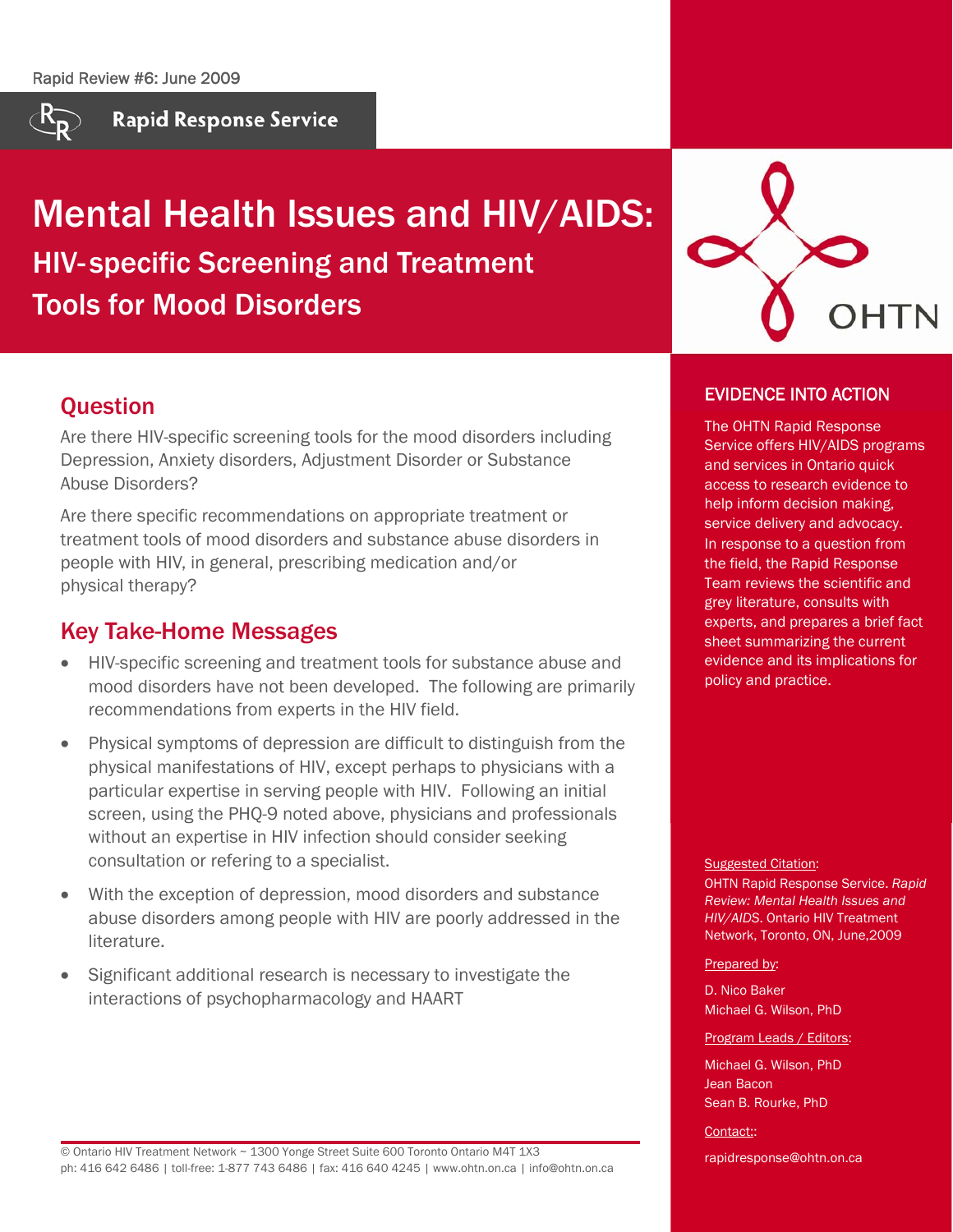#### **References**

- 1. Cockram A, Judd FK, Mijch A, Norman T. The evaluation of depression in inpatients with HIV disease. Aust N Z J Psychiatry 1999 June;33 (3):344-52.
- 2. Rourke S and Kennedy R. Adding Life to Years: A Guide to HIV and Depression for Community-Based AIDS Seråvice Organizations. Centre for Research on Inner City Health,St.Michael's Hospital Toronto; Ontario AIDS Network; AIDS Bureau of Ministry of Health and Long Term Care: Public Health Agency of Canada; 2005
- 3. Rourke S. Expert interview. Wilson M, editor. 2009. Ref Type: Personal Communication
- 4. Carvalhal A. Expert interview. Rourke S, editor. 2009. Ref Type: Personal Communication
- 5. Lai T, Larson EL, Rockoff ML, Bakken S. User acceptance of HIV TIDES – Tailored Interventions for Management of Depressive Symptoms in Persons Living with HIV/ AIDS. J Am Med Inf Assoc 2008 Mar/Apr; 15(2): 217-226.
- 6. Himelhoch S, Medoff DR. Efficacy of antidepressant medication among HIV-positive individuals with depression: a systematic review and meta-analysis. AIDS Patient Care STDS 2005 December;19 (12):813-22.
- 7. Ferrando SJ, Wapenyi, K. Psychopharmacological treatment of patients with HIV and AIDS. Psych Quart 2002 Spring; 73(1):33-49.
- 8. Repetto MJ, Petitto JM. Psychopharmacology in HIV-infected patients. Psychosom Med 2008 June;70(5):585-92.
- 9. Ferrando SJ, Freyberg Z. Treatment of depression in HIV positive individuals: A critical review. Int R Psych 2008 Feb;20(1):61-71.
- 10. Himelhoch S, Medoff DR, Oyeniyi G. Efficacy of group psychotherapy to reduce depressive symptoms among HIV-infected individuals: a systematic review and metaanalysis. AIDS Patient Care STDS 2007 October;21(10):732-9.
- 11. Crepaz N, Passin WF, Herbst JH, Rama SM, Malow RM, Purcell DW et al. Meta-analysis of cognitivebehavioral interventions on HIVpositive persons' mental health and immune functioning. Health Psychol 2008 January;27(1):4-14.
- 12. Scott-Sheldon LA, Kalichman SC, Carey MP, Fielder RL. Stress management interventions for HIV+ adults: a meta-analysis of randomized controlled trials, 1989 to 2006. Health Psychol 2008 March;27(2):129-39.

## The Issue and Why It's Important

As treatment protocols for people with HIV become increasingly sophisticated, clinicians and medical professionals are seeking guidance in identifying and addressing concurrent diagnoses such as mood disorders and substance abuse disorders. Distinguishing between physical manifestations of HIV infection and physical symptoms of mental health challenges can be difficult as can simultaneously treating multiple physical and mental health concerns. A primary care physician has requested assistance reviewing the literature for screening tools, treatment protocols and best practices for people with HIV who also have mood or substance abuse disorders.

## What We Found

#### **Depression**

#### **Screening**

- It has been noted that physical symptoms of depression can be challenging to distinguish from symptoms of HIV so a focus on cognitive and affective symptoms is advocated.1 Loss of libido, fatigue, hypochondriasis and weight loss have been found to be poor discriminators between depressed and not depressed people with HIV.<sup>1</sup>
- The Adding Life to Years project advocates using the Patient Health Questionnaire (PHQ-9) as an initial screen for depressive symptoms, especially useful for frontline workers.2
- Experts in the field additionally support use of the Montgomery-Asberg Depression Scale (MADRS) as it does not rely on physical symptoms (as do other instruments such as the Beck Depression Inventory and HDMA).4

#### **Treatment**

- The Standards of Care do not include mental health interventions for people with HIV beyond counseling after HIV testing.<sup>5</sup>
- Psychopharmacological (medication) and psychotherapeutic (i.e. talk therapy) interventions for people with HIV and depressive symptoms are similar to those recommended for those without HIV.
- Meta-analysis of double blind randomized control trials reveal that antidepressant medications are effective for people with HIV, particularly SSRI's (fluoxetine and paroxetine) and TCA's (imipramine). A majority of the studies reviewed, however, were completed before the HAART era and could not account for potential interactions.6,7,8
	- ◊ Care should be taken when prescribing anti-depressants and HIV medications as they use similar metabolic pathways and protease inhibitors may inhibit the metabolism of SSRI's.<sup>9</sup> The literature, however, reports relatively few serious interactions.<sup>7</sup>
	- $\degree$  Alternately, SSRI's appear to be as effective or superior to TCA's, and are favored by many clinicians, based on a balance of efficacy and tolerability. Further research is necessary.7,8,9 Caution is also advised when prescribing fluoxetine for people with HIV as it inhibits Cytochrome P450 isoforms 2D6 and 3A4. Further research is necessary.7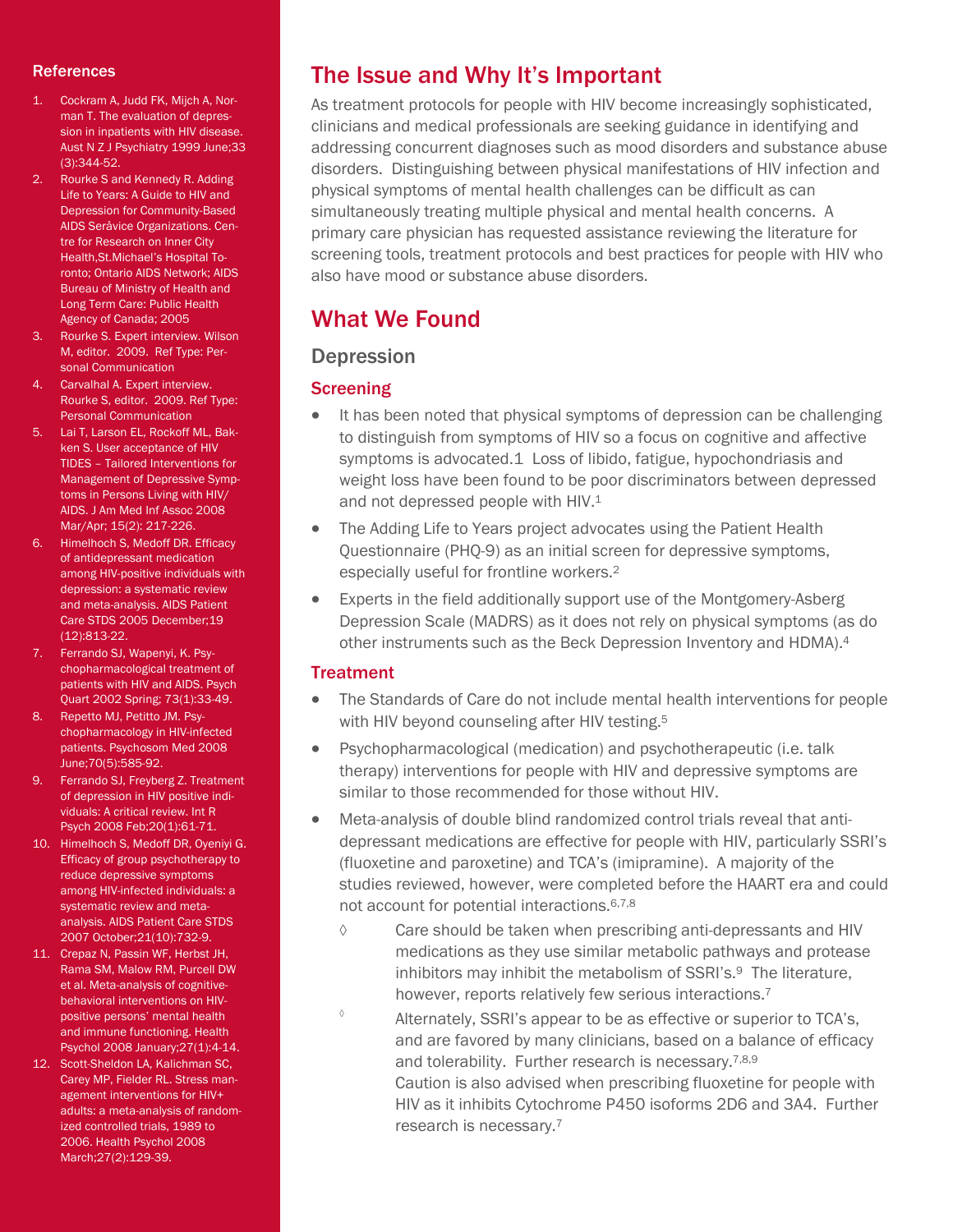- Noting the HIV-associated reductions in testosterone levels and their correlation with changes in mood, appetite and energy levels, several studies have found hormone therapy effective for treating symptoms of depression and fatigue.8
- Meta-analysis of double blind randomized control trials document that group and individual psychotherapy are both effective for reducing depressive symptoms in people with HIV. Particularly robust are the findings for group and individual Cognitive-Behavioral Therapy (CBT) or CBT delivered in conjunction with another intervention.10,11 Studies that excluded participants diagnosed with Major Depression reported less significance in effect size, indicating that there could be a limit as to how much improvement can be seen through these interventions.<sup>11</sup>
	- ◊ Stress management interventions delivered individually or in small groups decreased anxiety and depressive symptoms with effect sizes in the small to medium range. These findings are consistent with effects found for similar interventions with patients with cancer, heart-disease and other chronic illnesses.12
- St. John's Wort, often cited as useful for decreasing depressive symptoms, should not be taken with protease inhibitors according to a panel of HIV experts.13 This has not been verified through randomized control trials.
- Some discourage concurrent prescription of buproprion and ritonavir13 while others cite their metabolism through different isoforms, which should prevent substantial interaction between the medications.7

## Anxiety

#### **Screening**

• Experts in the field recommend use of the Hamilton Anxiety Scale (HAM-A) to assess anxiety symptoms in persons with HIV.4

## **Treatment**

- SSRI's are indicated in the treatment of chronic anxiety disorders.7 (Note cautions cited above)
	- ◊ 10-60 mg/d doses of Buspirone has been shown to be effective with a sample of asymptomatic gay men and intravenous drug users with HIV.7
- Researchers recommend that benzodiazepines be started at half the usual dose and slowly increased as BZ blood levels can be elevated in people with HIV. This is particularly true of alprozolam, triazolam and clonazepam.7,13
- Several benzodiazepines (clorazepate, diazepam, estazolam, flurazepam, midazolam, triazolam, and zolpidem) are contraindicated with ritonavir to avoid increased serum levels of the sedative.7
- While not as robust as findings for depression, Cognitive Behavioral Therapy has been found effective for the treatment of anxiety in persons with HIV. Results are best when the therapy includes a stress management component.11
- 13. Pyne JM, Asch SM, Lincourt K, Kilbourne AM, Bowman C, Atkinson H et al. Quality indicators for depression care in HIV patients. AIDS Care 2008 October;20(9):1075-83.
- 14. Babor, T., Higgins-Biddle, J. C., Saunders, J. B., and Monteiro, M. G. AUDIT - The Alcohol Use Disorders Identification Test: Guidelines for Use in Primary Care. Department of Mental Health and Substance Dependence, World Health Organization; 2001. Report No.: 2nd ed.
- 15. Andersen M, Paliwoda J, Kaczynski R, Schoener E, Harris C, Madeja C et al. Integrating medical and substance abuse treatment for addicts living with HIV/AIDS: evidencebased nursing practice model. Am J Drug Alcohol Abuse 2003;29 (4):847-59.
- 16. Bouis S, Reif S, Whetten K, Scovil J, Murray A, Swartz M. An integrated, multidimensional treatment model for individuals living with HIV, mental illness, and substance abuse. Health Soc Work 2007 November;32(4):268-78.
- 17. Macalino GE, Hogan JW, Mitty JA, Bazerman LB, Delong AK, Loewenthal H et al. A randomized clinical trial of community-based directly observed therapy as an adherence intervention for HAART among substance users. AIDS 2007 July 11;21(11):1473-7.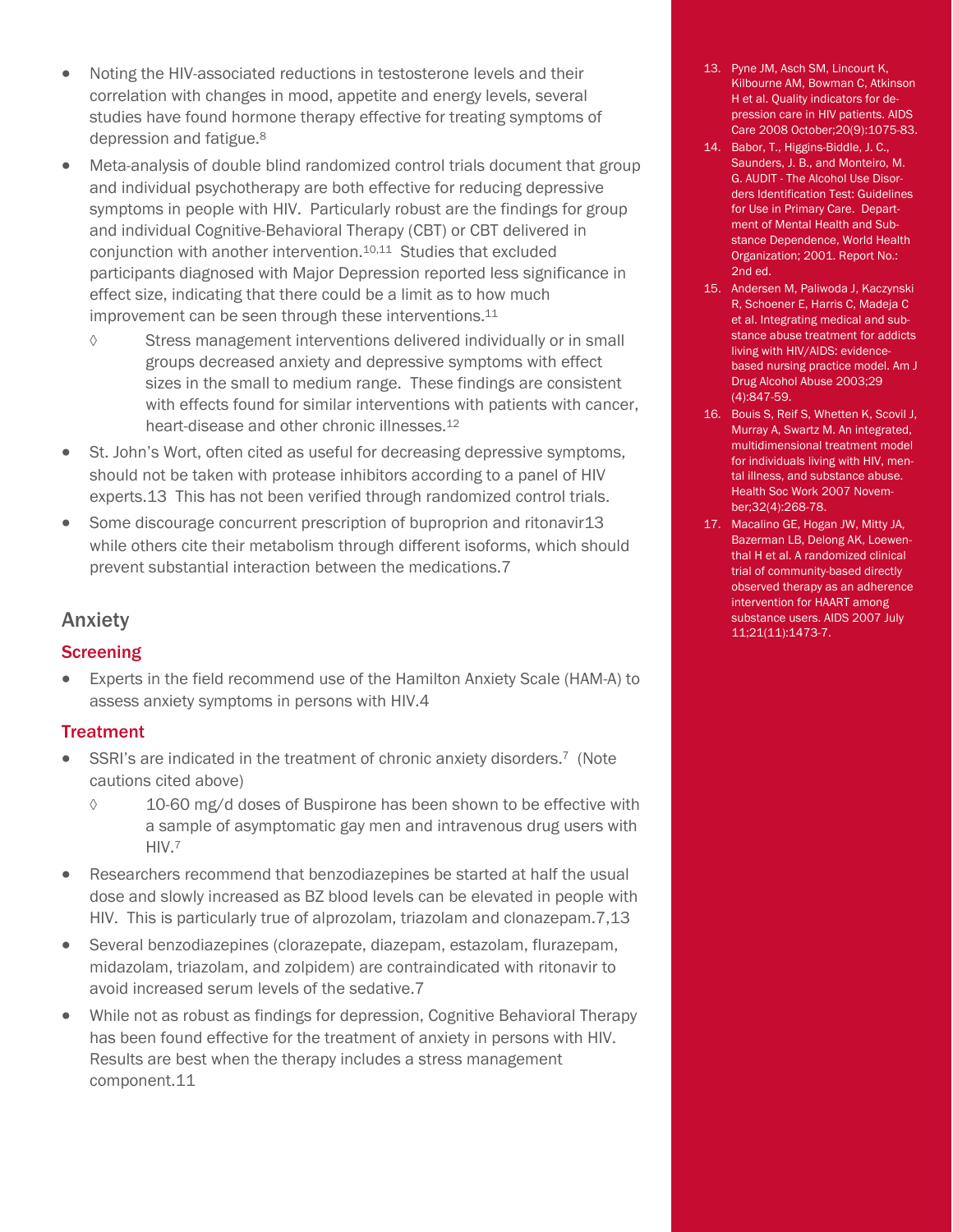## Adjustment Disorders

#### Screening and Treatment

• Neither the literature nor our consultations with experts in the field revealed screening tools or treatment protocols for adjustment disorders particular to persons with HIV.

## Substance Abuse

### Screening

- Experts in the field recommend using the Drug Abuse Screening Tool (DAST-20) to screen for substance abuse in people with HIV.3 The test can be self administered or structured as an interview.
- For alcohol abuse, the Alcohol Use Disorders Identification Test (WHO-AUDIT) developed by the World Health Organization, is reccommended.3,14
- While neither of these tools was developed specifically for people with HIV, professionals have found them useful in clinical practice.

#### **Treatment**

- The sparse literature addressing substance abuse treatment for people with HIV advocate an integrated approach of coordinated care.15,16,17 Treatment teams including medical professionals, case managers and mental health clinicians were found to be effective in addressing both HAART adherence and substance abuse issues. One program also included an outreach component where individuals were visited in their homes to ensure proper adherence to medication regimens.
- A pilot program conducted in the Southern United States found that a similar integrated model of care, incorporating individual therapy, group therapy and medication management, returned successful outcomes for individuals with HIV who were dually diagnosed with major mental illness and substance abuse. This program relied heavily on the transtheoretical model of behavior change and tenets of Motivational Interviewing.16

# Factors that May Impact Local Applicability

- Most studies reviewed contain an overrepresentation of men and an under representation of women, visible minorities, and intravenous drug users (IDUs). Visible minorities were better represented in the meta-analysis of psychotherapeutic group interventions for depressive symptoms. African-Americans were overrepresented in studies pertaining to substance abuse among persons with HIV.
- Research has not sufficiently addressed interactions of pharmacological responses to mood disorders and HAART. Nor have they considered adherence to HAART regimens as a factor.
- Studies rarely accounted for difference in severity of infection or CD4 counts.
- With the exception of the Adding Life to Years Project, based in Toronto, and a comparative study of depression rating scales completed in Australia, all mood disorder literature reviewed was from the United States.
- All the studies addressing treatment of HIV and Substance Abuse were completed in the United States.